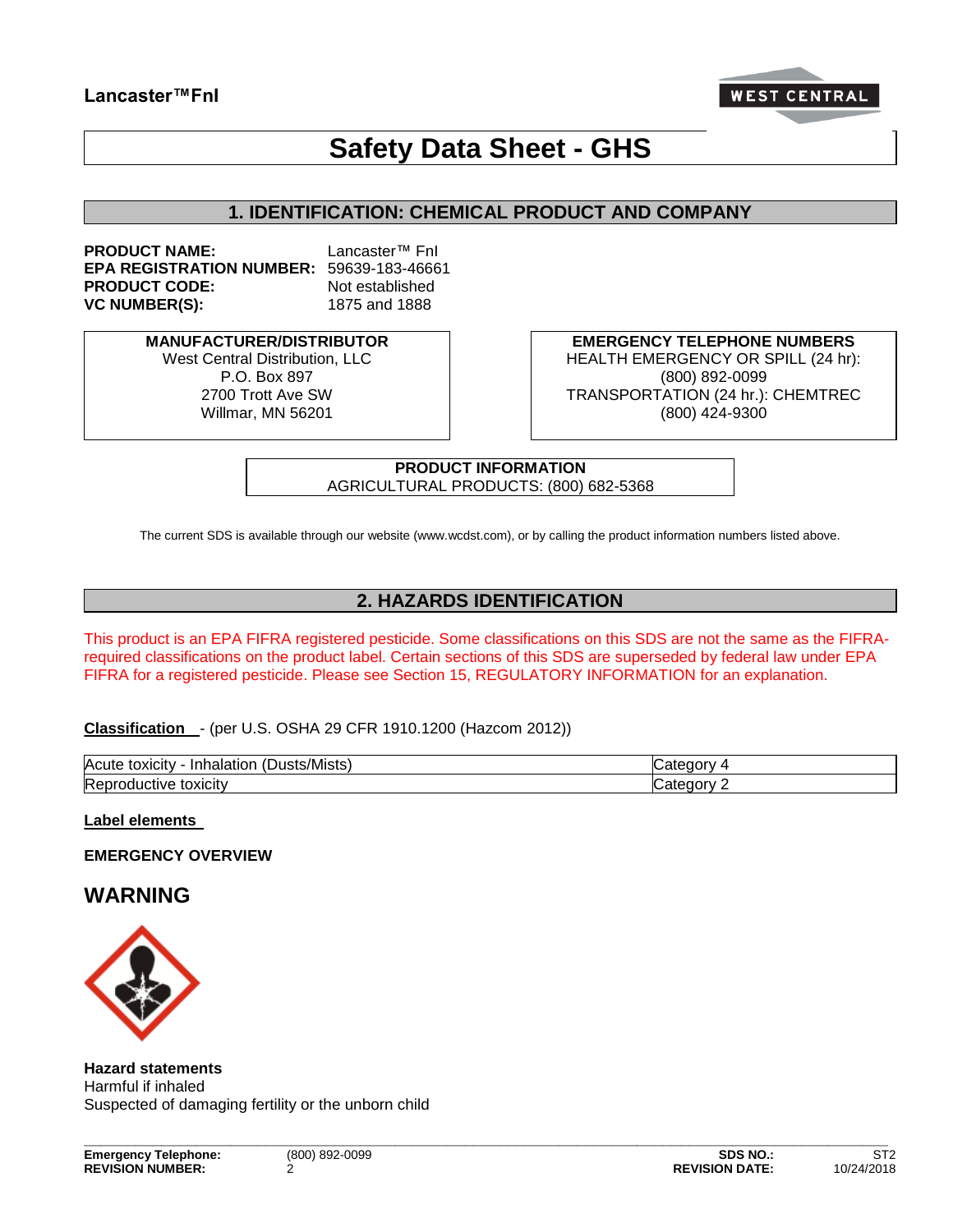#### **Precautionary statements**

#### **Prevention**

Obtain special instructions before use Do not handle until all safety precautions have been read and understood Use personal protective equipment as required Wash face, hands and any exposed skin thoroughly after handling Use only outdoors or in a well-ventilated area Do not breathe dusts or mists

#### **Response**

IF exposed or concerned: Get medical advice/attention **Eyes** None. **Skin** None. **Inhalation** IF INHALED: Remove victim to fresh air and keep at rest in a position comfortable for breathing. Call a POISON CENTER or doctor/physician if you feel unwell. **Ingestion** None. **FIRE** None. **Spill** None.

**\_\_\_\_\_\_\_\_\_\_\_\_\_\_\_\_\_\_\_\_\_\_\_\_\_\_\_\_\_\_\_\_\_\_\_\_\_\_\_\_\_\_\_\_\_\_\_\_\_\_\_\_\_\_\_\_\_\_\_\_\_\_\_\_\_\_\_\_\_\_\_\_\_\_\_\_\_\_\_\_\_\_\_\_\_\_\_\_\_\_\_\_\_**

#### **Storage**

Store locked up

#### **Disposal**

Dispose of contents/container to an approved waste disposal plant

## **Hazards not otherwise classified (HNOC)**

#### **Other Information**

<5% of the mixture consists of ingredient(s) of unknown toxicity

For information on Transportation requirements see Section 14.

## **3. COMPOSITION/INFORMATION ON INGREDIENTS**

| <b>Chemical Name</b> | <b>CAS No</b>  | Weight-%  | <b>TRADE SECRET</b> |
|----------------------|----------------|-----------|---------------------|
| Clothianidin         | 210880-92-5    | 2.93      |                     |
| Metconazole          | 125116-23-6    | 0.44      |                     |
| Metalaxyl            | 57837-19-1     | 0.88      |                     |
| Hexylene glycol      | $107 - 41 - 5$ | $15 - 22$ |                     |
| Propylene glycol     | $57 - 55 - 6$  | $3 - 9$   |                     |
| Other ingredients    | Various CAS#s  | $65 - 78$ | $\star$             |

\* The chemical name, CAS number and/or exact percentage have been withheld as a trade secret

Other ingredients, which may be maintained as trade secrets, are any substances other than an active ingredient contained in this product. Some of these may be hazardous, but their identities are withheld because they are considered trade secrets. The hazards associated with the other ingredients are addressed in this document. Specific information on other ingredients for the management of exposures, spills, or safety assessments can be obtained by a treating physician or nurse by calling **(800) 892-0099** at any time.

## **4. FIRST AID MEASURES**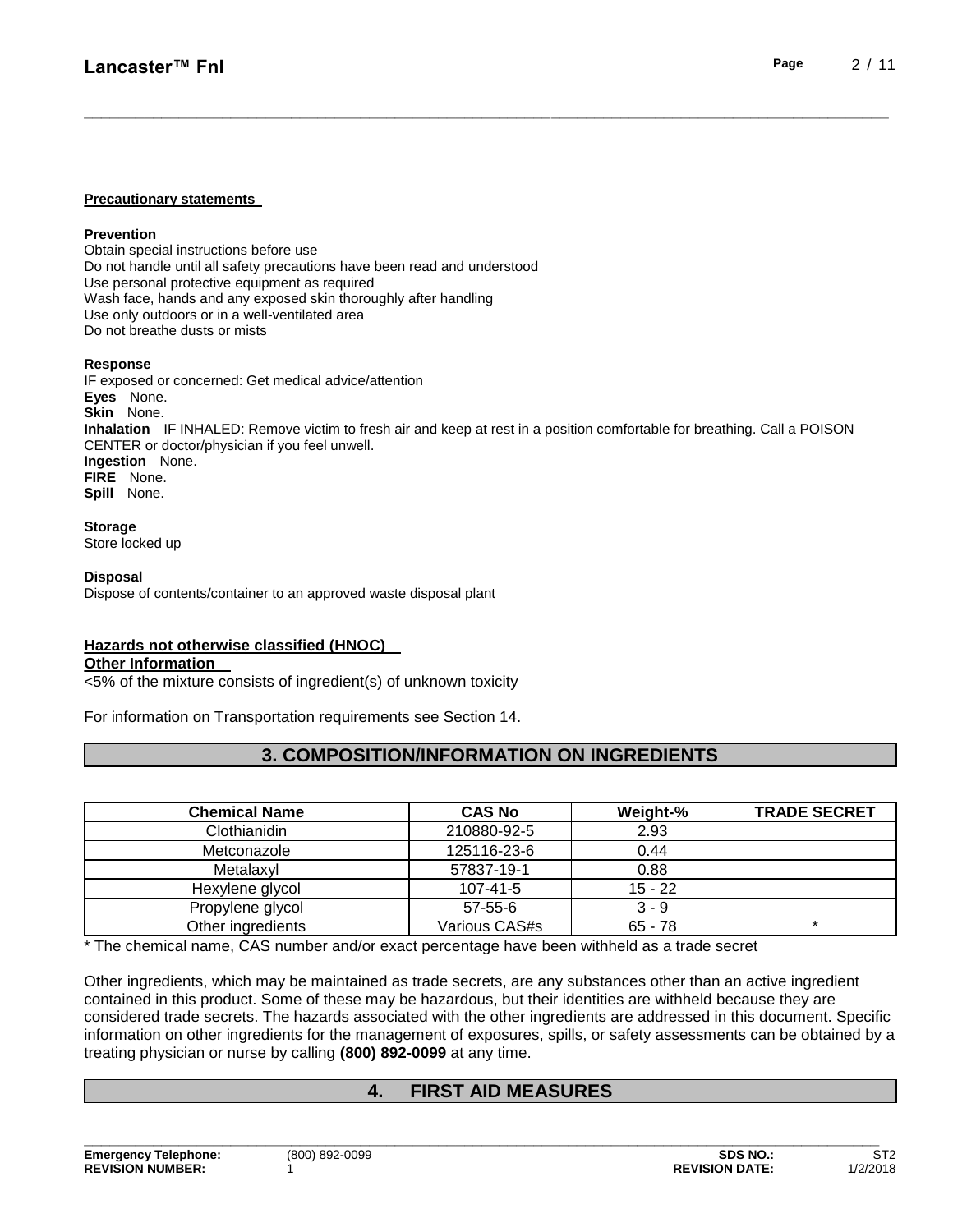### **EMERGENCY NUMBER (800) 892-0099**

Have the product container or label with you when calling a poison control center or doctor, or going for treatment. You may also contact **1-800-892-0099** for emergency medical treatment information.

**\_\_\_\_\_\_\_\_\_\_\_\_\_\_\_\_\_\_\_\_\_\_\_\_\_\_\_\_\_\_\_\_\_\_\_\_\_\_\_\_\_\_\_\_\_\_\_\_\_\_\_\_\_\_\_\_\_\_\_\_\_\_\_\_\_\_\_\_\_\_\_\_\_\_\_\_\_\_\_\_\_\_\_\_\_\_\_\_\_\_\_\_\_**

### **EYE CONTACT:**

Hold eye open and rinse slowly and gently with water for 15-20 minutes. Remove contact lenses, if present, after the first 5 minutes, then continue rinsing eye. Call a poison control center or doctor for treatment advice.

### **SKIN CONTACT:**

Take off contaminated clothing. Rinse skin immediately with plenty of water for 15-20 minutes. Call a poison control center or doctor for treatment advice.

### **INGESTION:**

Call a poison control center or doctor immediately for treatment advice. Have person sip a glass of water if able to swallow. DO NOT induce vomiting unless told to do so by the poison control center or doctor. Do not give anything to an unconscious person.

### **INHALATION:**

Move person to fresh air. If person is not breathing, call 911 or an ambulance, then give artificial respiration, if possible. Call a poison control center or doctor for further treatment advice.

### **NOTES TO PHYSICIAN:**

Treatment is supportive and symptomatic.

Special: None

|                                             | <b>FIRE FIGHTING MEASURES</b><br>5.           |                |
|---------------------------------------------|-----------------------------------------------|----------------|
|                                             |                                               |                |
| Flash point °C                              | $>93.3$ °C                                    |                |
| Flash point °F                              | $> 201$ °F                                    |                |
| <b>FLASH POINT METHOD:</b>                  | Not applicable                                |                |
| <b>AUTOIGNITION:</b>                        | No data available                             |                |
| <b>EXTINGUISHING MEDIA:</b>                 | Water fog, carbon dioxide, foam, dry chemical |                |
| <b>FLAMMABLE LIMITS IN AIR - LOWER (%):</b> |                                               | Not applicable |
| FLAMMABLE LIMITS IN AIR - UPPER (%):        |                                               | Not applicable |
| <b>OSHA FLAMMABILITY CLASS: Class IIIB</b>  |                                               |                |
| NFPA RATING:                                |                                               |                |
| Health:                                     | 1                                             |                |
| Flammability:                               |                                               |                |
| Reactivity:                                 | 0                                             |                |

(Least-0, Slight-1, Moderate-2, High-3, Extreme-4). These values are obtained using professional judgement. Values were not available in the guidelines or published evaluations prepared by the National Fire Protection Association, NFPA.

**FIRE FIGHTING INSTRUCTIONS:** Products of combustion from fires involving this material may be toxic. Avoid breathing smoke and mists. Avoid personnel and equipment contact with fallout and runoff. Minimize the amount of water used for fire fighting. Do not enter any enclosed area without full protective equipment, including self-contained breathing equipment. Contain and isolate runoff and debris for proper disposal. Decontaminate personal protective equipment and fire fighting equipment before reuse.

**HAZARDOUS DECOMPOSITION PRODUCTS:** May form toxic materials such as: carbon dioxide, Hydrogen chloride (HCI), oxides of sulfur, oxides of nitrogen, Carbon monoxide (CO), various hydrocarbons, etc.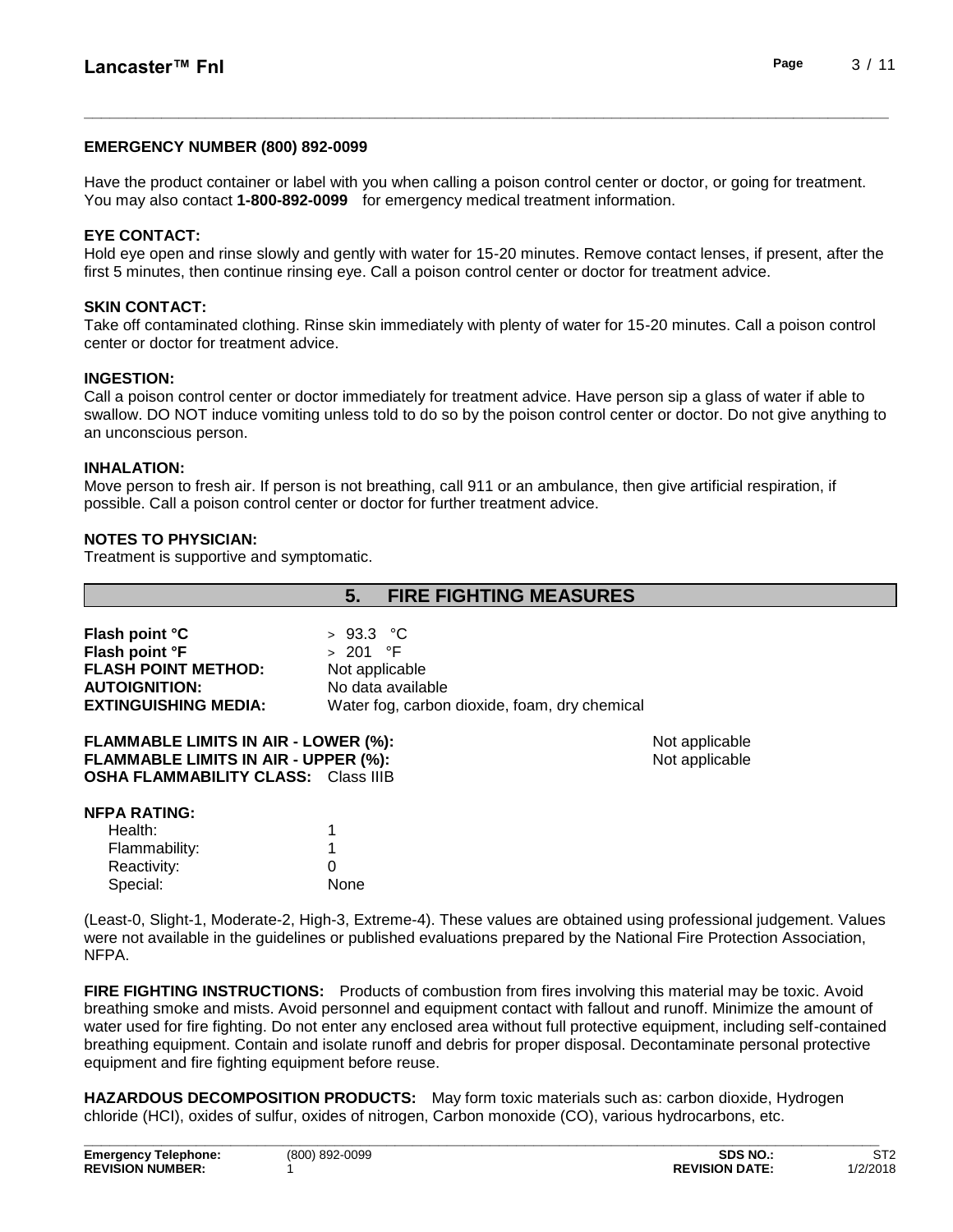## **6. ACCIDENTAL RELEASE MEASURES**

**\_\_\_\_\_\_\_\_\_\_\_\_\_\_\_\_\_\_\_\_\_\_\_\_\_\_\_\_\_\_\_\_\_\_\_\_\_\_\_\_\_\_\_\_\_\_\_\_\_\_\_\_\_\_\_\_\_\_\_\_\_\_\_\_\_\_\_\_\_\_\_\_\_\_\_\_\_\_\_\_\_\_\_\_\_\_\_\_\_\_\_\_\_**

#### **VALENT EMERGENCY PHONE NUMBER: (800) 892-0099 CHEMTREC EMERGENCY PHONE NUMBER: (800) 424-9300 OBSERVE PRECAUTIONS IN SECTION 8: PERSONAL PROTECTION**

Stop the source of the spill if safe to do so. Contain the spill to prevent further contamination of the soil, surface water, or ground water. For additional spill response information refer to the North American Emergency Response

Guidebook.

## **UN/NA NUMBER:** Not applicable **EMERGENCY RESPONSE GUIDEBOOK NO.:** Not applicable **FOR SPILLS ON LAND:**

**CONTAINMENT:** Avoid runoff into storm sewers and ditches which lead to waterways. Contain spilled liquids with dry sorbents.

**CLEANUP:** Clean up spill immediately. Absorb spill with inert material (such as dry sand or earth), then place in a chemical waste container. Wash area with soap and water. Pick up wash liquid with additional absorbent and place in a chemical waste container.

### **FOR SPILLS IN WATER:**

**CONTAINMENT:** This material will disperse or dissolve in water. Stop the source of the release. Contain and isolate to prevent further release into soil, surface water and ground water.

**CLEANUP:** Clean up spill immediately. Absorb spill with inert material. Remove contaminated water for treatment or disposal.

## **7. HANDLING AND STORAGE**

#### **END USER MUST READ AND OBSERVE ALL PRECAUTIONS ON PRODUCT LABEL.**

#### **HANDLING:**

Keep pesticide in original container. Do not store or transport near food or feed. Do not contaminate food or feed. Do not put concentrate into food or drink containers. Do not dilute concentrate in food or drink containers. Store in a cool, dry place, out of direct sunlight.

Wash thoroughly with soap and water after handling and before eating, drinking, chewing gum, using tobacco or using the toilet. Remove contaminated clothing and shoes immediately. Then wash thoroughly and put on clean clothing. Wash the outside of gloves before removing.

Keep container tightly closed. Keep container in a cool well ventilated area. Stable at normal temperatures and storage conditions in closed original package.

#### **STORAGE:**

Do not reuse empty container. Do not store near food or feed. Keep pesticide in original container only. Protect from excessive heat. Do not contaminate water, food or feed by storage or disposal. To close package, replace and tighten cap to form an airtight seal.

## **8. EXPOSURE CONTROLS/PERSONAL PROTECTION**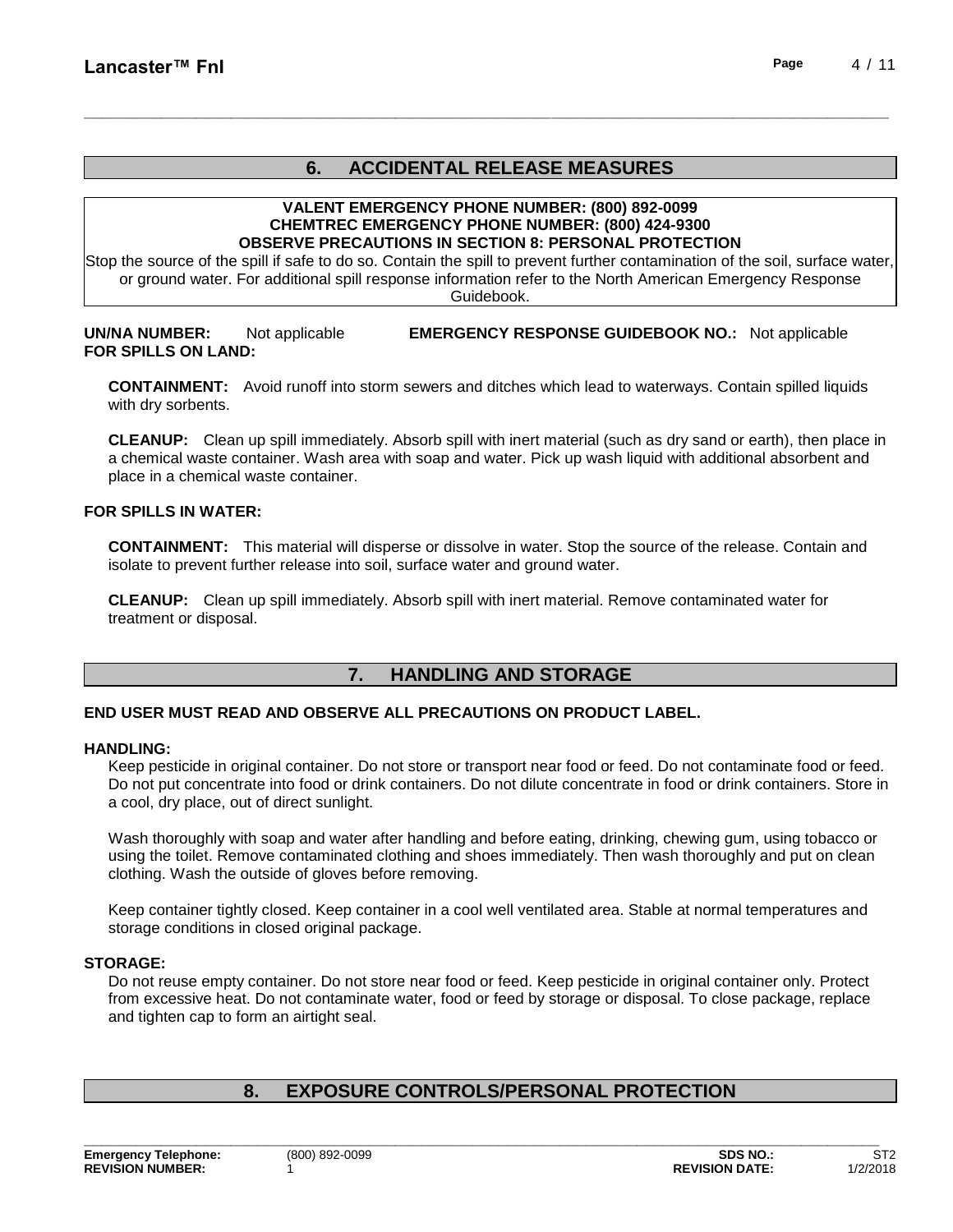## **END USER MUST READ AND OBSERVE ALL PRECAUTIONS ON PRODUCT LABEL.**

#### **Mixers, loaders, applicators and other handlers should refer to the product label before use for detailed information on personal protective equipment (PPE).**

**EYES & FACE:** Do not get this material in your eyes. Eye contact can be avoided by wearing protective eyewear.

**\_\_\_\_\_\_\_\_\_\_\_\_\_\_\_\_\_\_\_\_\_\_\_\_\_\_\_\_\_\_\_\_\_\_\_\_\_\_\_\_\_\_\_\_\_\_\_\_\_\_\_\_\_\_\_\_\_\_\_\_\_\_\_\_\_\_\_\_\_\_\_\_\_\_\_\_\_\_\_\_\_\_\_\_\_\_\_\_\_\_\_\_\_**

**RESPIRATORY PROTECTION:** Use this material only in well ventilated areas. If operating conditions result in airborne concentrations of this material, the use of an approved respirator is recommended.

**SKIN & HAND PROTECTION:** Avoid contact with skin or clothing. Skin contact should be minimized by wearing protective clothing including long pants, long-sleeved shirt and shoes plus socks and chemical-resistant gloves. Remove contaminated clothing. Wash before reuse.

**ENGINEERING CONTROLS:** Use in a well ventilated area.

#### **EXPOSURE LIMITS**

| <b>Chemical Name</b> | <b>ACGIH TLV</b> | 8 Hr. TWA:                                                            | <b>Manufacturer's Exposure</b><br>Limits |
|----------------------|------------------|-----------------------------------------------------------------------|------------------------------------------|
| Clothianidin         | None             | None                                                                  | None                                     |
| Metconazole          | None             | None                                                                  | None                                     |
| Metalaxvl            | None             | None                                                                  | None                                     |
| Hexylene glycol      | Ceiling: 25 ppm  | (vacated) Ceiling: 25 ppm<br>(vacated) Ceiling: 125 mg/m <sup>3</sup> | None                                     |
| Propylene glycol     | None             | None                                                                  | None                                     |
| Other ingredients    | None             | None                                                                  | None                                     |

## **9. PHYSICAL AND CHEMICAL PROPERTIES**

| <b>Physical state</b>               | Liquid                         |                       |                          |
|-------------------------------------|--------------------------------|-----------------------|--------------------------|
| Appearance                          | Opaque                         | Odor                  | Paint-like, Latex        |
| Color                               | Red                            | <b>Odor threshold</b> | No information available |
|                                     |                                |                       |                          |
| <b>PROPERTIES</b>                   | Values                         | Remarks • Method      |                          |
| рH                                  | 5.94                           | @ 25°C (1% dilution)  |                          |
| <b>Melting point/freezing point</b> | No information available       |                       |                          |
| <b>Boiling point/boiling range</b>  | No information available       |                       |                          |
| <b>Flash point</b>                  | > $93.3 °C / > 201$            | °F                    |                          |
| <b>Evaporation rate</b>             | No information available       |                       |                          |
| Flammability (solid, gas)           | No information available       |                       |                          |
| <b>Flammability Limits in Air</b>   |                                |                       |                          |
| <b>Upper flammability limits</b>    | No information available       |                       |                          |
| Lower flammability limit            | No information available       |                       |                          |
| Vapor pressure                      | No information available       |                       |                          |
| Vapor density                       | No information available       |                       |                          |
| <b>Specific Gravity</b>             | No information available       |                       |                          |
| <b>Water solubility</b>             | No information available       |                       |                          |
| Solubility in other solvents        | No information available       |                       |                          |
| <b>Partition coefficient</b>        | No information available       |                       |                          |
| <b>Autoignition temperature</b>     | No information available       |                       |                          |
| <b>Decomposition temperature</b>    | No information available       |                       |                          |
| <b>Viscosity</b>                    | 73.0 cP @ 20°C; 58.9 cP @ 40°C |                       |                          |
| <b>Explosive properties</b>         | No information available       |                       |                          |
| <b>Oxidizing properties</b>         | No information available       |                       |                          |
| <b>Density</b>                      | 1.05 g/mL @ 20°C               |                       |                          |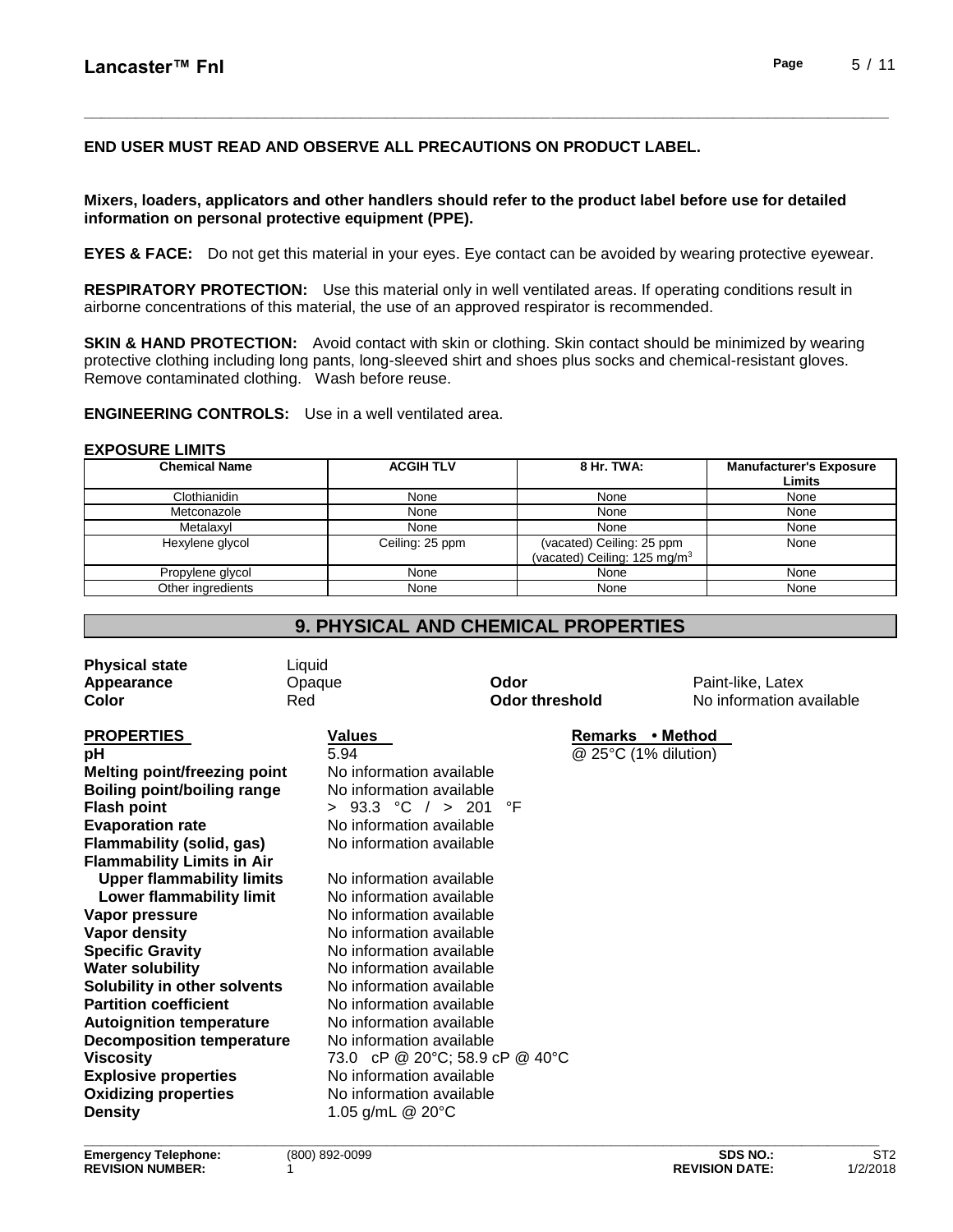#### **Bulk density No information available**

## **10. STABILITY AND REACTIVITY**

**\_\_\_\_\_\_\_\_\_\_\_\_\_\_\_\_\_\_\_\_\_\_\_\_\_\_\_\_\_\_\_\_\_\_\_\_\_\_\_\_\_\_\_\_\_\_\_\_\_\_\_\_\_\_\_\_\_\_\_\_\_\_\_\_\_\_\_\_\_\_\_\_\_\_\_\_\_\_\_\_\_\_\_\_\_\_\_\_\_\_\_\_\_**

#### **Reactivity**

Not reactive with water, monoammonium phosphate, zinc, and potassium permanganate.

#### **Chemical stability**

Stable under normal ambient conditions.

#### **Possibility of Hazardous Reactions**

Not explosive. Hazardous polymerization does not occur.

#### **Conditions to avoid**

Extremes of temperature and direct sunlight.

#### **Incompatible materials**

None known based on information supplied.

#### **Hazardous Decomposition Products**

May form toxic materials such as:. Carbon dioxide (CO2). Hydrogen chloride. oxides of sulfur. oxides of nitrogen,. Carbon monoxide (CO). various hydrocarbons,. etc.

## **11. TOXICOLOGICAL INFORMATION**

#### **ACUTE TOXICITY:**

#### The following information is based on an evaluation of a similar product.

| Oral Toxicity LD <sub>50</sub> (rats)   | > 5000 mg/kg         | <b>EPA Tox Category</b> | IV             |
|-----------------------------------------|----------------------|-------------------------|----------------|
| Dermal Toxicity LD <sub>50</sub> (rats) | > 5000 mg/kg         | <b>EPA Tox Category</b> | IV             |
| Inhalation Toxicity LC $_{50}$ (rats)   | $> 2.06$ mg/L        | <b>EPA Tox Category</b> | IV             |
| Eye Irritation (rabbits)                | Minimally irritating | <b>EPA Tox Category</b> | IV             |
| Skin Irritation (rabbits)               | Slightly irritating  | <b>EPA Tox Category</b> | IV             |
| Skin Sensitization (guinea pigs)        | Non-sensitizer       | <b>EPA Tox Category</b> | Not applicable |

#### **CARCINOGEN CLASSIFICATION**

| <b>Chemical Name</b> | <b>IARC</b> | <b>OSHA - Select Carcinogens</b> | <b>NTP Carcinogen List</b> |
|----------------------|-------------|----------------------------------|----------------------------|
| Clothianidin         | Not listed  | Not Listed                       | Not listed                 |
| Metconazole          | Not listed  | Not listed                       | Not listed                 |
| Metalaxyl            | Not listed  | Not listed                       | Not listed                 |
| Hexylene glycol      | Not listed  | Not listed                       | Not listed                 |
| Propylene glycol     | Not listed  | Not listed                       | Not listed                 |
| Other ingredients    | Not listed  | Not Listed                       | Not listed                 |

#### **TOXICITY OF CLOTHIANIDIN TECHNICAL**

**SUBCHRONIC:** The NOEL in a 3-month rat feeding study with Clothianidin Technical was 27.9 mg/kg/day (male) and 34.0 mg/kg/day (female) The NOEL in a 90-day dog feeding study was 19.3 mg/kg/day (male) and 21.2 mg/kg/day (female). In a subchronic dermal study with rats, the NOAEL is > 1,000 mg/kg/day.

**CHRONIC/CARCINOGENICITY:** The Clothianidin NOEL for a 2-year rat study was 9.7 mg/kg/day (female); for a 18-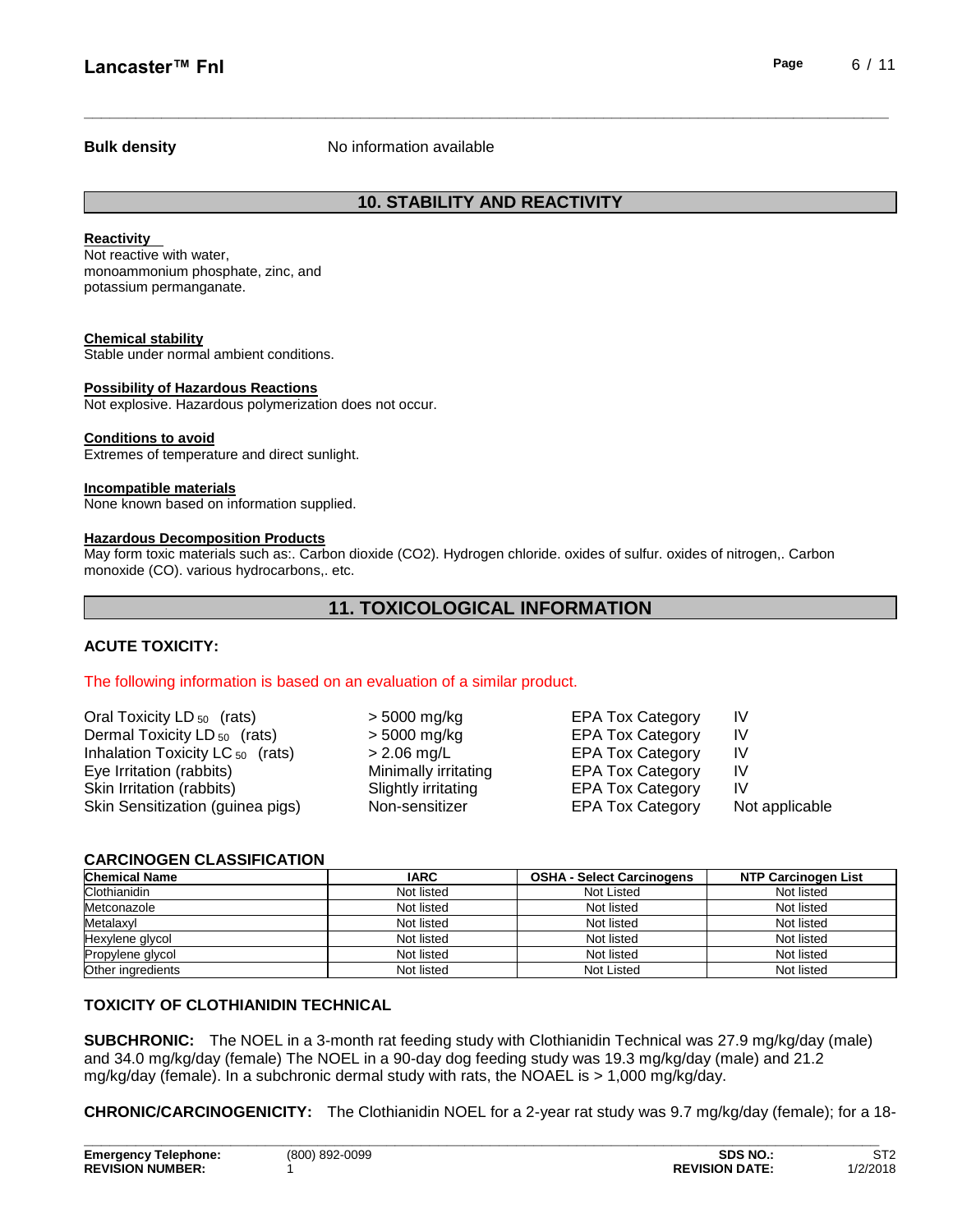month mouse study was 47.2 mg/kg/day (male) and for a 12-month dog study was 7.8 mg/kg/day (male). The principal target organs were the glandular stomach, kidney, ovary, and liver. No oncogenic effects were observed in the 2-year rat or 18-month mouse feeding studies.

**\_\_\_\_\_\_\_\_\_\_\_\_\_\_\_\_\_\_\_\_\_\_\_\_\_\_\_\_\_\_\_\_\_\_\_\_\_\_\_\_\_\_\_\_\_\_\_\_\_\_\_\_\_\_\_\_\_\_\_\_\_\_\_\_\_\_\_\_\_\_\_\_\_\_\_\_\_\_\_\_\_\_\_\_\_\_\_\_\_\_\_\_\_**

**NEUROTOXICITY:** Clothianidin is not a neural toxin.

**DEVELOPMENTAL TOXICITY:** No teratogenic effects on rats or rabbits were observed. Transient developmental effects (delayed ossification) were observed in rabbits at maternally toxic doses (100 mg/kg/d). The technical material is fetotoxic in animal studies at maternally toxic doses.

**REPRODUCTION:** No reproductive effects were observed in rats at the highest dose tested (2500 ppm).

**MUTAGENICITY:** In vivo tests have demonstrated that the technical material is not mutagenic. Some in-vitro tests were positive for mutagenicity. The observed effects in-vitro were due to cytotoxic effects. The weight-of-evidence from the in vivo whole animal tests suggest that this product does not present a mutagenic hazard.

## **TOXICITY OF METCONAZOLE TECHNICAL**

**SUBCHRONIC:** Subchronic (28 to 90 days) studies of Metconazole Fungicide Technical in rodents and dogs reported decreased body weights, fatty vacuolation and hypertrophy of the liver, reduced RBC parameters, increased serum liver enzyme levels, and increased spleen and liver weights. The lowest no-observable-effect level (NOEL) was 2.5 mg/kg/day.

**CHRONIC/CARCINOGENICITY:** In a one-year dog study, Metconazole Fungicide Technical produced effects on liver histopathology, increase serum liver enzymes and bleeding/irritation in the gastrointestinal tract. The NOEL was 11.1 mg/kg/day. In a 2-year study in rats, Metconazole Fungicide Technical produced histological changes in the liver, kidney and adrenal and possibly leukemia. The NOEL for this study was 4.8 mg/kg/day. In an 18-month mouse study, increased white blood cell count, increased serum liver enzymes increased liver weights, histopathological changes in the liver, spleen and adrenal and increased liver adenomas and adenocarcinomas were observed at doses of 300 ppm or higher. The NOEL in mice was 4.8 mg/kg/day. The mechanism of liver tumor formation in mice is believed to be not relevant to humans.

**DEVELOPMENTAL TOXICITY:** Maternal and fetal effects were observed in rats and rabbits treated with Metconazole Fungicide Technical during gestation. The NOELs in rats and rabbits are 16 and 20 mg/kg/day, respectively.

**REPRODUCTION:** Metconazole Fungicide Technical was tested in a 2-generation rat reproduction study. At maternally toxic doses, effects were noted on estrus cycling, litter size, gestation length and pup body weight.

**MUTAGENICITY:** Metconazole is not considered a genotoxic hazard. Negative in gene mutation assays in vitro , in in vivo/in vitro UDS assays and in in vivo micronucleus assays in mice. Positive in an in vitro chromosome aberration assay in the presence of S-9 but not observed in the in vivo assay.

For a summary of the potential for adverse health effects from exposure to this product, refer to Section 2. For information regarding regulations pertaining to this product, refer to Section 15.

## **12. ECOLOGICAL INFORMATION**

**\_\_\_\_\_\_\_\_\_\_\_\_\_\_\_\_\_\_\_\_\_\_\_\_\_\_\_\_\_\_\_\_\_\_\_\_\_\_\_\_\_\_\_\_\_\_\_\_\_\_\_\_\_\_\_\_\_\_\_\_\_\_\_\_\_\_\_\_\_\_\_\_\_\_\_\_\_\_\_\_\_\_\_\_\_\_\_\_\_\_\_\_** 

**AVIAN TOXICITY:** The following information is based upon component(s) of this material.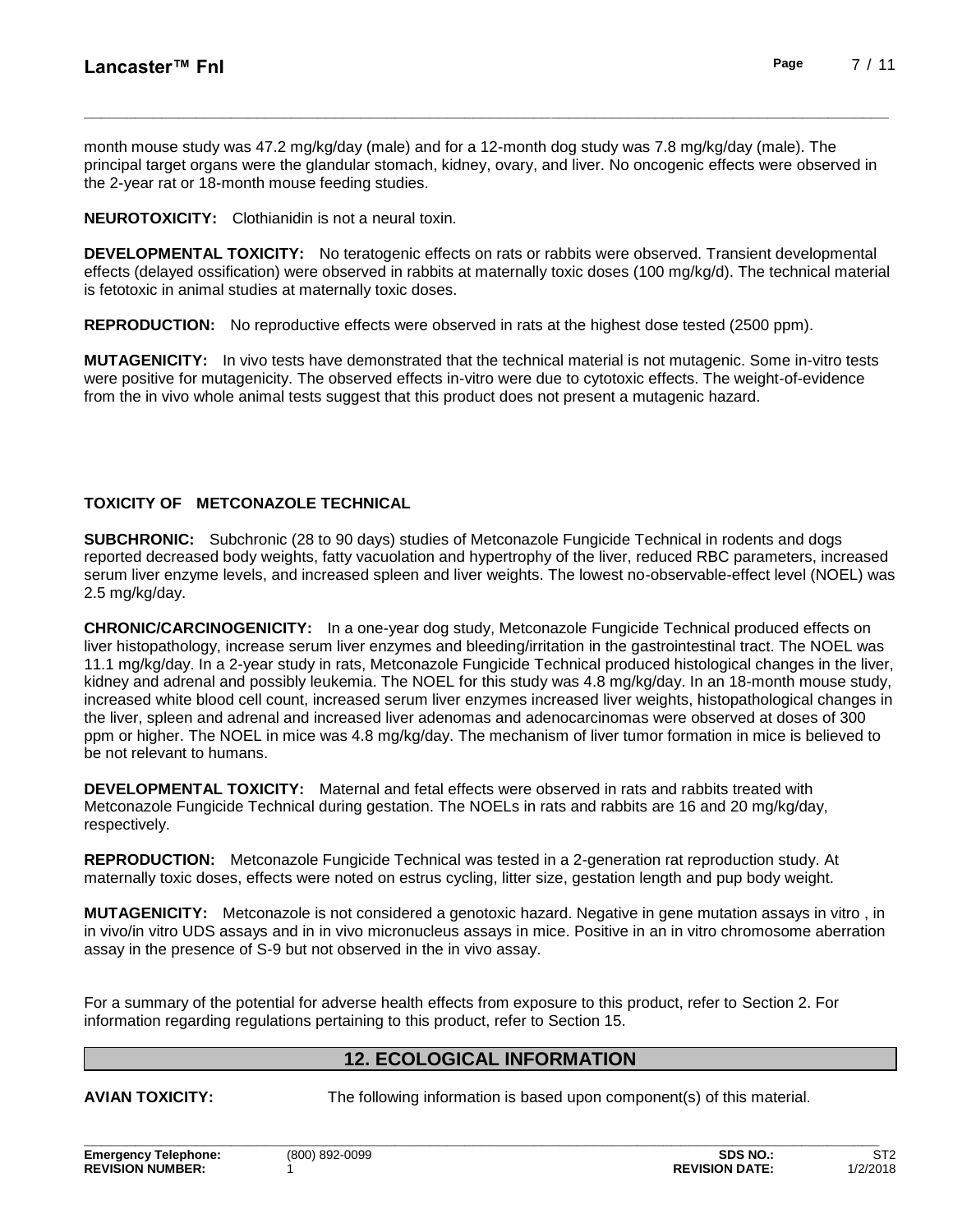|                                                      | 96-hr Oral Bobwhite quail: > 780 mg/kg<br>96-hr Oral Mallard duck: = 503 mg/kg<br>96-hr Dietary Mallard duck: > 5,200 ppm                                                                                                                              |                                                                   |                                                                           |
|------------------------------------------------------|--------------------------------------------------------------------------------------------------------------------------------------------------------------------------------------------------------------------------------------------------------|-------------------------------------------------------------------|---------------------------------------------------------------------------|
|                                                      | <b>AQUATIC ORGANISM TOXICITY:</b> This product is toxic to aquatic invertebrates. The following are results from testing<br>of Clothianidin Technical:                                                                                                 |                                                                   |                                                                           |
|                                                      | 96-hr Bluegill LC $_{50}$ : > 117 mg/L<br>96-hr Rainbow trout LC $_{50}$ : > 104 mg/L EPA Category<br>96-hr Sheepshead minnow LC $_{50}$ : > 102 mg/L<br><b>Nontoxic</b>                                                                               | <b>EPA Category</b><br><b>EPA Category</b>                        | <b>Practically Nontoxic</b><br><b>Practically Nontoxic</b><br>Practically |
|                                                      | 48-hr Water flea EC $_{50}$ : >119 mg/L<br>96-hr Mysid LC $_{50}$ : = 0.053 mg/L<br>120-hr Freshwater Green Algae: = 56 mg/L                                                                                                                           | <b>EPA Category</b><br><b>EPA Category</b><br><b>EPA Category</b> | <b>Practically Nontoxic</b><br><b>Highly Toxic</b><br>Not Applicable      |
| <b>OTHER NON-TARGET</b><br><b>ORGANISM TOXICITY:</b> | The following information is based on Clothianidin Technical:<br>Honeybee 48-hour oral LD $_{50}$ : = 0.0037ug (microgram)/bee<br>Honeybee 48-hour contact LD $_{50}$ : = 0.044 ug (microgram)/bee<br>Earthworm 7-day LC $_{50}$ : = 19 mg/kg dry soil |                                                                   |                                                                           |

**\_\_\_\_\_\_\_\_\_\_\_\_\_\_\_\_\_\_\_\_\_\_\_\_\_\_\_\_\_\_\_\_\_\_\_\_\_\_\_\_\_\_\_\_\_\_\_\_\_\_\_\_\_\_\_\_\_\_\_\_\_\_\_\_\_\_\_\_\_\_\_\_\_\_\_\_\_\_\_\_\_\_\_\_\_\_\_\_\_\_\_\_\_**

### **OTHER ENVIRONMENTAL INFORMATION:**

This pesticide is toxic to aquatic invertebrates, oysters and shrimp. Do not apply to areas where surface water is present or to intertidal areas below the mean high water mark. Do not contaminate water when disposing of equipment washwater or rinsate. Do not apply where runoff is likely occur. Drift and runoff from treated areas may be hazardous to aquatic organisms in water adjacent to treated areas. Apply this product only as specified on label.

Treated seed exposed on soil surface may be hazardous to birds. Cover or collect spilled seed.

## **13. DISPOSAL CONSIDERATIONS**

## **END USERS MUST DISPOSE OF ANY UNUSED PRODUCT AS PER THE LABEL RECOMMENDATIONS.**

**PRODUCT DISPOSAL:** Wastes resulting from the use of this product may be disposed of on site or at an approved waste disposal facility.

**CONTAINER DISPOSAL:** Refer to pesticide label for proper container disposal instructions based on container type and size.

**DISPOSAL METHODS:** Check government regulations and local authorities for approved disposal of this material. Dispose of in accordance with applicable laws and regulations.

## **14. TRANSPORTATION INFORMATION**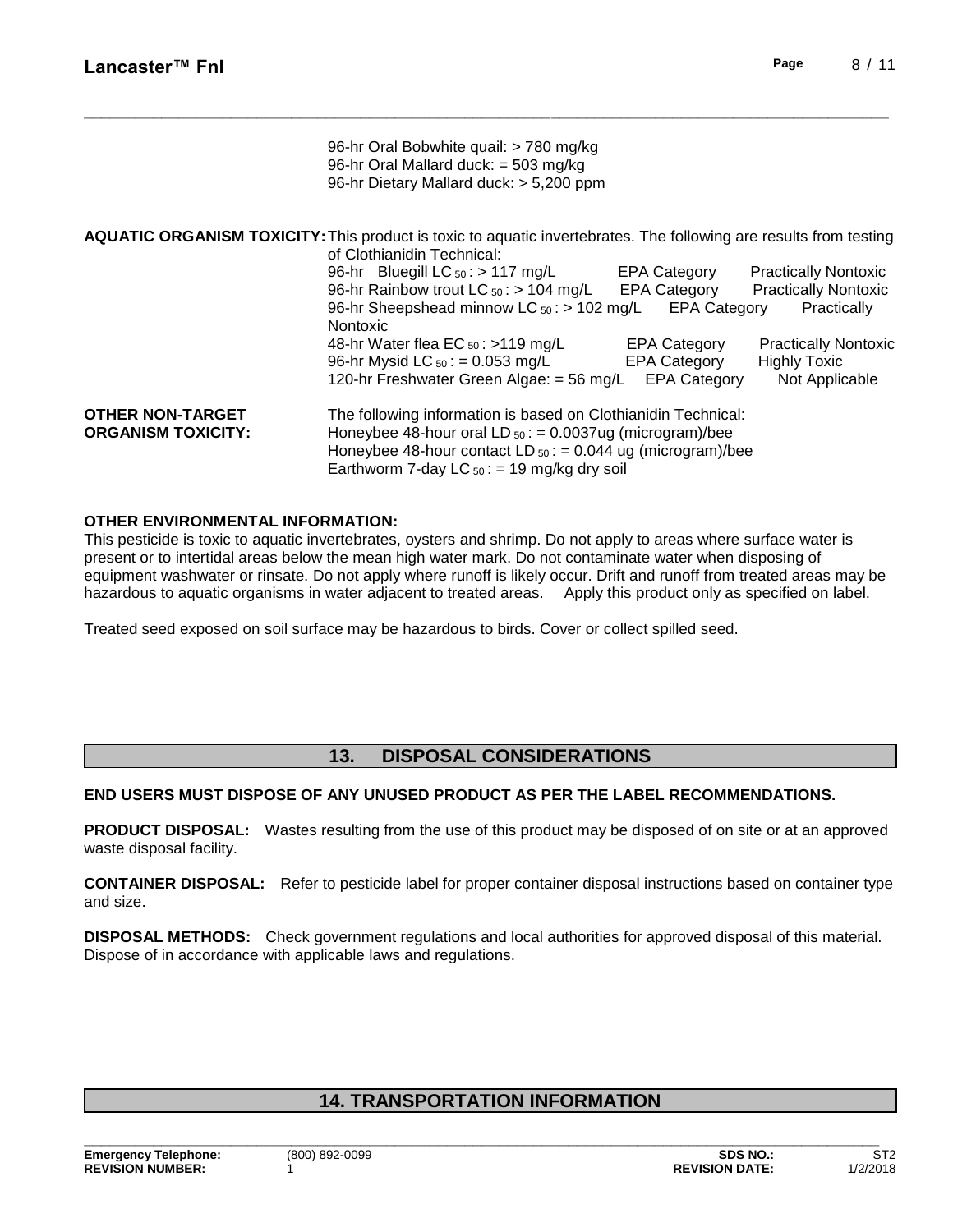| <b>EMERGENCY RESPONSE</b><br><b>GUIDEBOOK NO.:</b> | <b>DOT (ground) SHIPPING NAME:</b> Not regulated for domestic ground transport by US DOT or Canada TDG.<br>Not applicable                                                                                          |  |
|----------------------------------------------------|--------------------------------------------------------------------------------------------------------------------------------------------------------------------------------------------------------------------|--|
| <b>ICAO/IATA SHIPPING NAME:</b>                    | UN 3082 Environmentally Hazardous Substance, Liquid, N.O.S. (Clothianidin,<br>Metconazole), 9, III, Marine Pollutant                                                                                               |  |
| <b>REMARKS:</b>                                    | •Single or inner packaging less than 5 L (liquid) or 5 Kg net (solids) excepted from<br>Dangerous Goods regulations -- see IATA Special Provision A197.<br>For U.S. Shipping, Emergency Response Guidebook No. 171 |  |
| <b>IMDG SHIPPING NAME:</b>                         | UN 3082, Environmentally Hazardous Substance, Liquid, N.O.S. (Clothianidin,<br>Metconazole), 9, III, Marine Pollutant                                                                                              |  |
| <b>REMARKS:</b>                                    | Single or inner packaging less than 5 L (liquid) or 5 Kg net (solids) excepted from<br>Dangerous Goods regulations – see IMDG 2.10.2.7 US shipping, Emergency<br>Response Guidebook No. 171                        |  |
| <b>EMS NO.:</b>                                    | $F-A, S-F$                                                                                                                                                                                                         |  |
| <b>15. REGULATORY INFORMATION</b>                  |                                                                                                                                                                                                                    |  |

**\_\_\_\_\_\_\_\_\_\_\_\_\_\_\_\_\_\_\_\_\_\_\_\_\_\_\_\_\_\_\_\_\_\_\_\_\_\_\_\_\_\_\_\_\_\_\_\_\_\_\_\_\_\_\_\_\_\_\_\_\_\_\_\_\_\_\_\_\_\_\_\_\_\_\_\_\_\_\_\_\_\_\_\_\_\_\_\_\_\_\_\_\_**

## **EPA-FIFRA LABEL INFORMATION THAT DIFFERS FROM OSHA-GHS REQUIREMENTS:**

Pesticide products in the U.S. are registered by the EPA under FIFRA and are subject to certain labeling requirements under federal pesticide law. These requirements may differ from the classification criteria and hazard information required by OSHA GHS for safety data sheets, and for workplace labels of non-pesticide chemicals. The following is the hazard information as required on the FIFRA pesticide label:

## **EPA FIFRA SIGNAL WORD: CAUTION**

## *• Keep out of reach of children.*

**PESTICIDE REGULATIONS:** All pesticides are governed under FIFRA (Federal Insecticide, Fungicide, and Rodenticide Act). Therefore, the regulations presented below are pertinent only when handled outside of the normal use and applications of pesticides. This includes waste streams resulting from manufacturing/formulation facilities, spills or misuse of products, and storage of large quantities of products containing hazardous or extremely hazardous substances.

**U.S. FEDERAL REGULATIONS:** Ingredients in this product are reviewed against an inclusive list of federal regulations. Therefore, the user should consult appropriate authorities. The federal regulations reviewed include: Clean Water Act, SARA, CERCLA, RCRA, DOT, TSCA and OSHA. If no components or information is listed in the space below this paragraph, then none of the regulations reviewed are applicable.

| Hexylene glycol<br><b>TSCA Inventory List -</b><br>Propylene glycol<br>TSCA Inventory List -         |                              | Present<br>Present |
|------------------------------------------------------------------------------------------------------|------------------------------|--------------------|
| SARA (311, 312):<br>Immediate Health:<br>Chronic Health:<br>Fire:<br>Sudden Pressure:<br>Reactivity: | Yes<br>No<br>Yes<br>No<br>No |                    |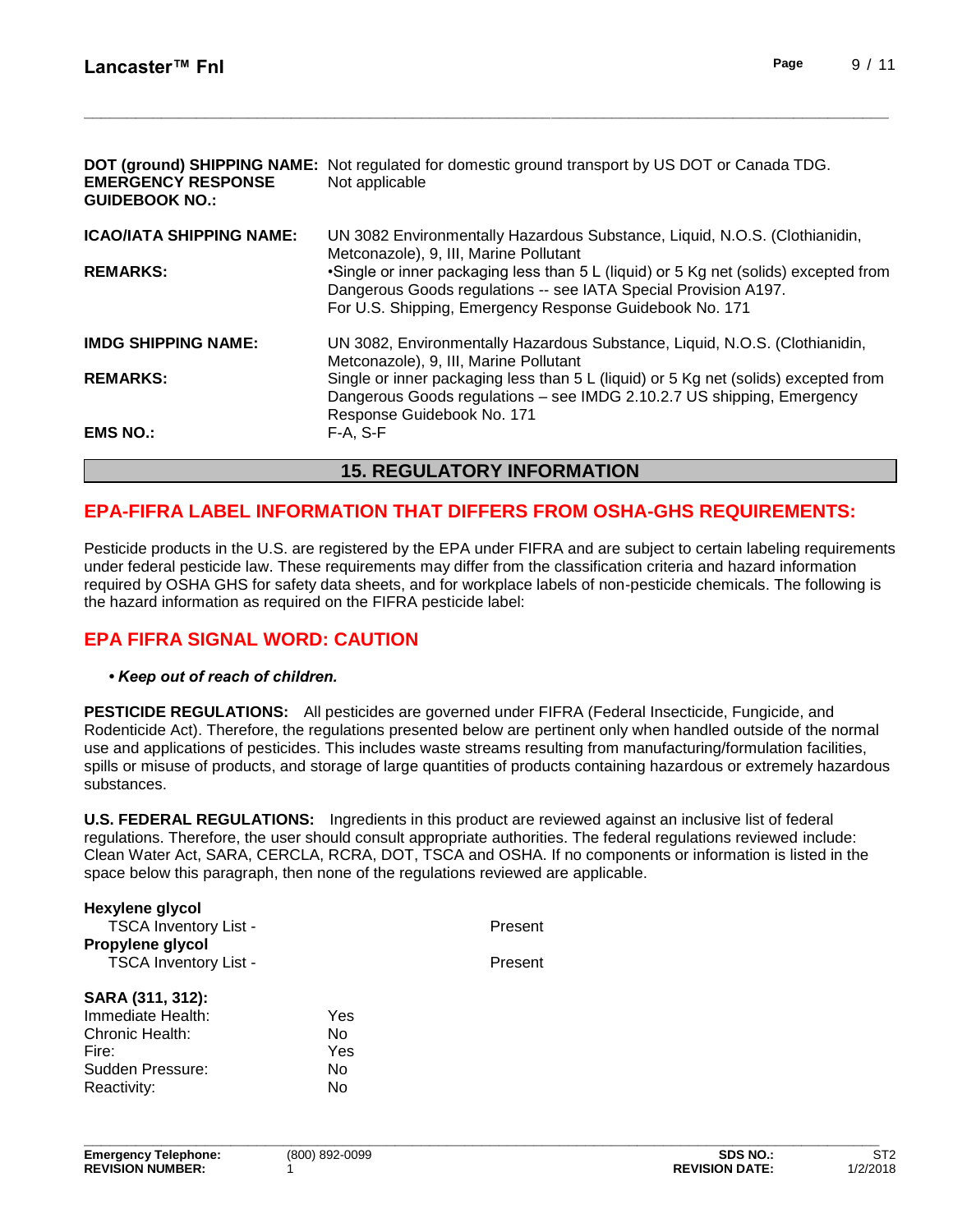**STATE REGULATIONS:** Each state may promulgate standards more stringent than the federal government. This section cannot encompass an inclusive list of all state regulations. Therefore, the user should consult state or local authorities. The state regulations reviewed include: California Proposition 65, California Directors List of Hazardous Substances, Massachusetts Right to Know, Michigan Critical Materials List, New Jersey Right to Know, Pennsylvania Right to Know, Rhode Island Right to Know and the Minnesota Hazardous Substance list. For Washington State Right to Know, see Section 8 for Exposure Limit information. For Louisiana Right to Know refer to SARA information listed under U.S. Regulations above. If no components or information is listed in the space below this paragraph, then none of the regulations reviewed are applicable.

**\_\_\_\_\_\_\_\_\_\_\_\_\_\_\_\_\_\_\_\_\_\_\_\_\_\_\_\_\_\_\_\_\_\_\_\_\_\_\_\_\_\_\_\_\_\_\_\_\_\_\_\_\_\_\_\_\_\_\_\_\_\_\_\_\_\_\_\_\_\_\_\_\_\_\_\_\_\_\_\_\_\_\_\_\_\_\_\_\_\_\_\_\_**

| <b>Hexylene glycol</b>         |         |
|--------------------------------|---------|
| California - Directors List of | Present |
| <b>Hazardous Substances</b>    |         |
| MA Right To Know               | Present |
| NJ Right To Know               | 1003    |
| PA Right To Know               | Present |
| RI Right To Know               | Listed  |
| <b>MN Hazardous Substance</b>  | Present |
| Propylene glycol               |         |
| NJ Right To Know               | 3595    |
| PA Right To Know               | Present |
| RI Right To Know               | Listed  |
| <b>MN Hazardous Substance</b>  | Present |

For information regarding potential adverse health effects from exposure to this product, refer to Sections 2 and 11.

## **16. OTHER INFORMATION**

| <b>REASON FOR ISSUE:</b>        | New Product                                   |
|---------------------------------|-----------------------------------------------|
| <b>SDS NO.:</b>                 | ST <sub>2</sub>                               |
| <b>EPA REGISTRATION NUMBER:</b> | 59639-183-46661                               |
| <b>REVISION NUMBER:</b>         |                                               |
| <b>REVISION DATE:</b>           | 1/2/2018                                      |
| <b>SUPERCEDES DATE:</b>         | ΝA                                            |
| <b>RESPONSIBLE PERSON(S):</b>   | West Central Distribution, LLC (320) 235-8518 |

The information provided in this Safety Data Sheet (SDS) is provided in good faith and believed to be accurate at the time of preparation of the SDS. However, to the extent consistent with applicable law, West Central Distribution, LLC and its subsidiaries or affiliates extend no warranties, make no representations, and assume no responsibility as to the accuracy, suitability, or completeness of such information. Additionally, to the extent consistent with applicable law, neither West Central Distribution, LLC nor any of its subsidiaries or affiliates represents or guarantees that this information or product may be used without infringing the intellectual property rights of others. Except to the extent a particular use and particular information are expressly stated on the product label, it is the users' own responsibility to determine the suitability of this information for their own particular use of this product. If necessary, contact West Central Distribution, LLC to confirm that you have the most current product label and SDS.

This Safety Data Sheet (SDS) serves different purposes than and DOES NOT REPLACE OR MODIFY THE EPA-APPROVED PRODUCT LABEL (attached to and accompanying the product container). This SDS provides important health, safety, and environmental information for employers, employees, emergency responders and others handling large quantities of the product in activities generally other than product use as required by the Occupational Health and Safety Act (29 CFR 1910.1200, "Hazcom").

The product label provides information specifically for product use in the ordinary course. Use, storage and disposal of